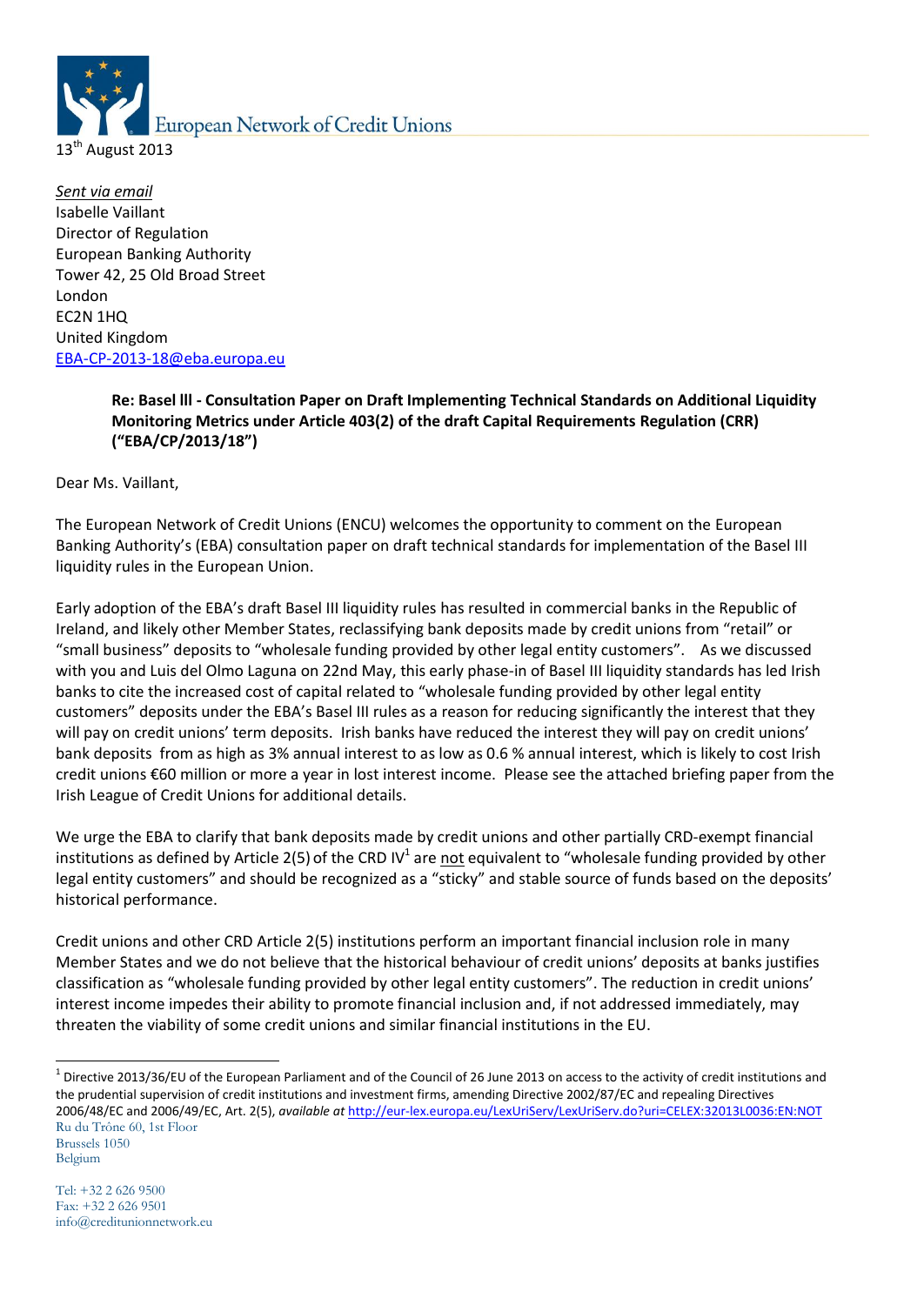

-

Credit unions in the Member States of the Republic of Ireland, Poland, the United Kingdom, and Estonia are subject to comprehensive supervision on a consolidated basis by the Central Bank of Ireland, the Polish Financial Supervision Authority (KNF), the Bank of England's Prudential Regulatory Authority, and the Bank of Estonia (Eesti Pank), respectively, under credit union specific rulebooks<sup>2</sup> even though they are exempt from most aspects of the CRD and CRR pursuant to CRD Article  $2(5).$ <sup>3</sup> These Member States' credit union specific regulations establish capital, liquidity, accounting, portfolio shaping, and other safety and soundness requirements similar to those applicable to banks but scaled to European credit unions' relatively less complex business activities, cooperative structure, and relatively smaller economies of scale. Credit unions in these Member States also have access to the national lender of last resort.

Unlike hedge funds and similar non-bank financial institutions, credit unions' deposits at banks are "sticky" and stable—there were no runs on European credit unions by their members, or runs on banks by credit unions, during the Global Financial Crisis of recent years—and credit unions have few other options in terms of investing their money. Credit unions, as not-for-profit cooperatives that promote financial inclusion and thrift, have business activities limited to making loans to members, accepting savings deposits from members, investing in government-guaranteed debt instruments, making bank deposits or holding bank bonds, and, in some cases, providing payments services to members. These limited business powers help reduce credit unions' risk profile but also give credit unions limited options for generating the net income necessary to maintain the credit union as an economically sustainable enterprise, especially when loan demand from members is limited as it is now.

In Ireland, credit unions represent over 10% of the overall personal savings market and manage personal savings of €12 billion on behalf of their 3 million members, who have saved an average of €4,000 each with the credit union. From this €12 billion in members' savings, loans of €5 billion are outstanding to members and the balance of €7 billion is invested mainly in deposit accounts at banks. These institutions are therefore only 40% lent out and are dependent on the interest they earn on the €7 billion surplus funds to pay interest and dividends on members' savings as well as to cover operational expenses, add to reserves, control for inflation, and expand services to promote financial inclusion.

Credit unions' bank deposits remained "sticky" and stable during the financial crisis. As shown by the below table, the five most-used bank counterparties in the Republic of Ireland between year-end 2007 and year-end 2012 saw a significant net inflow of deposits made by credit unions, not an outflow of credit union funds.

| <b>Counterparty-Bank</b> | <b>Origin Details</b>           | September<br>2012<br>€'m | September<br>2007<br>$\varepsilon$ 'm |
|--------------------------|---------------------------------|--------------------------|---------------------------------------|
| Bank of Ireland          | Irish based Bank                | 1,500                    | 700                                   |
| Allied Irish Bank Group  | Irish based Bank                | 2,000                    | 1,200                                 |
| Irish Life & Permanent   | Irish based Bank                | 1,700                    | 400                                   |
| Anglo Irish Bank         | In liquidation since early 2012 | 0                        | 750                                   |
| <b>Ulster Bank</b>       | part of RBS Group               | 700                      | 350                                   |
| <b>KBC Bank Ireland</b>  | part of KBC Group               | 800                      | $\circ$                               |

We are concerned that the lower rates of interest being offered to credit unions in Ireland and likely other Member States under the pretext of the higher cost of capital associated with "wholesale funding provided by other legal entity customers" (despite the demonstrably stable nature of credit unions' bank deposits) under

<sup>2</sup> See, for example, the Prudential Regulatory Authority's *CREDS Sourcebook* for the regulations applicable to credit unions in Great Britain and Northern Ireland, available a[t http://fshandbook.info/FS/html/handbook/CREDS/](http://fshandbook.info/FS/html/handbook/CREDS).

 $^3$  Other financial institutions subject to CRD Article 2(5) exist in Belgium, Denmark, Germany, Greece, France, Hungary, Latvia, Lithuania, the Netherlands, Austria, Portugal, Slovenia, Finland, and Sweden.